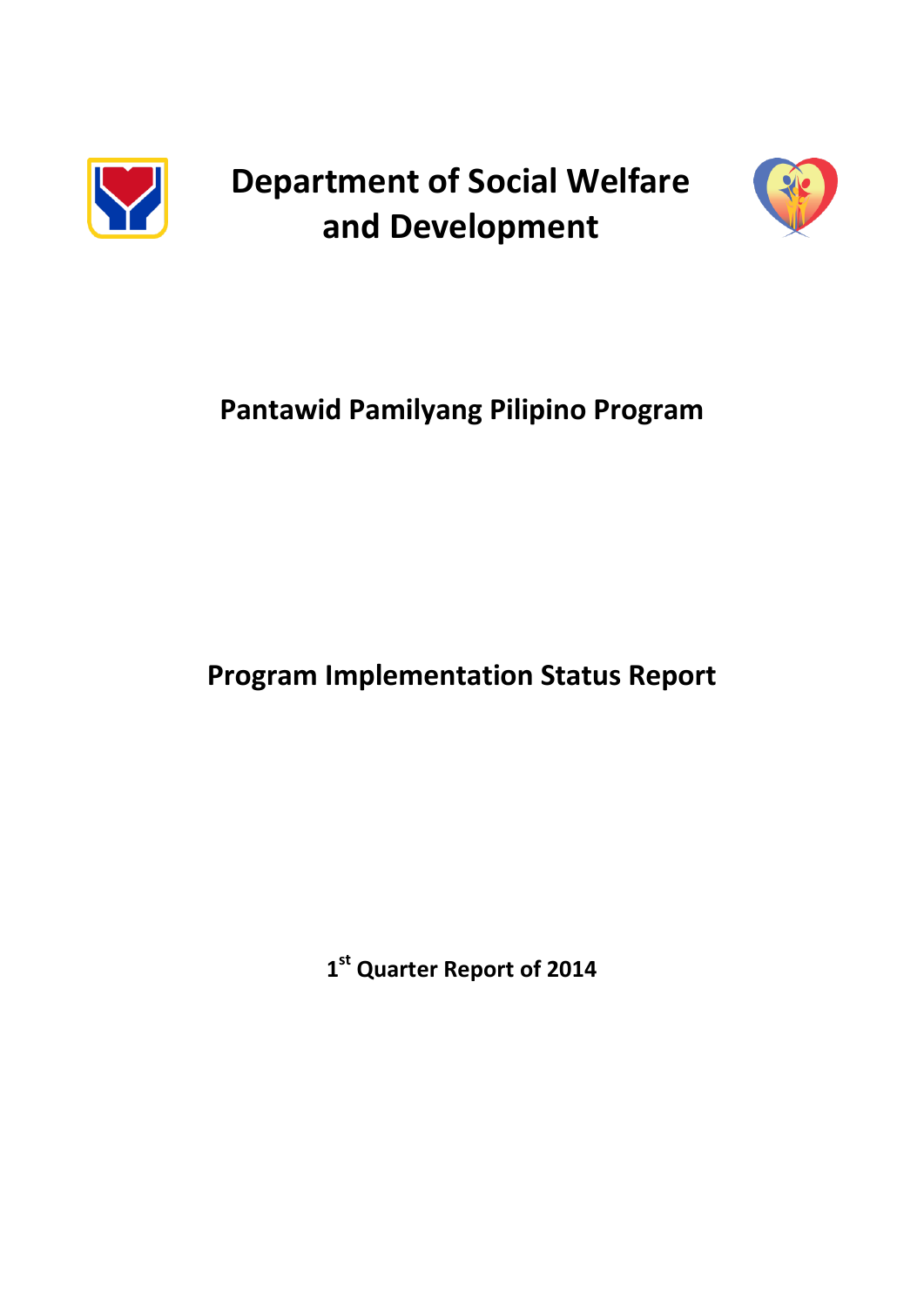#### *Executive Summary*

As of 26 March 2014, the *Pantawid Pamilya* is being implemented in 144 cities and 1,483 municipalities in 80 provinces where a total of 4,006,854 households are enrolled. Of the total number of households, 4,004,795 are covered by regular Pantawid Pamilya program while the Modified Conditional Cash Transfer (MCCT) covers 2,059 households. The MCCT covers beneficiaries which are not covered by the regular CCT, such as homeless street families. For the distribution of households; 1,695,879 (42.32%) come from Luzon, while 1,496,250 (37.34%) and 814,725 (20.33%) are from Mindanao and Visayas, respectively.

The total cash grant paid to eligible and compliant *Pantawid Pamilya* household beneficiaries for the first period of 2014 covering January to March disbursements total to PhP 7,590,409,000.00. Of this amount, PhP 4,263,694,500.00 was for education and PhP 3,326,714,500.00 was for health.

*Pantawid Pamilya* operates through three major systems, namely: Beneficiary Update System (BUS), Compliance Verification System (CVS) and Grievance Redress System (GRS). From January-March 2014, a total of 989,278 approved updates for BUS, majority of which are changes/new enrolment in school accounting for 784,048 updates. These beneficiary updates on health and education are continuous processes to ensure that the beneficiaries are availing the maximum health and education grants.

For the CVS, the monitoring of program conditionalities for the months of January and February reported compliance rate in health at 97.04%, education at 96.78%, and FDS at 94.94%. The strong compliance performance shows that poor households are maintaining their co-responsibilities as beneficiaries such that children are in school and availing health services, while parents are increasing their knowledge and skills on parenting.

Meanwhile, a total of 33,352 complaints were received through the GRS with 31,496 (94.44%) grievances resolved for the month of April 2014. Since the GRS started in 2009, a total of 158,540 households were already delisted while 199,560 were deactivated and pending for verification from the program. This is a constant process to address all complaints on inclusion errors and to maintain a clean database of program beneficiaries.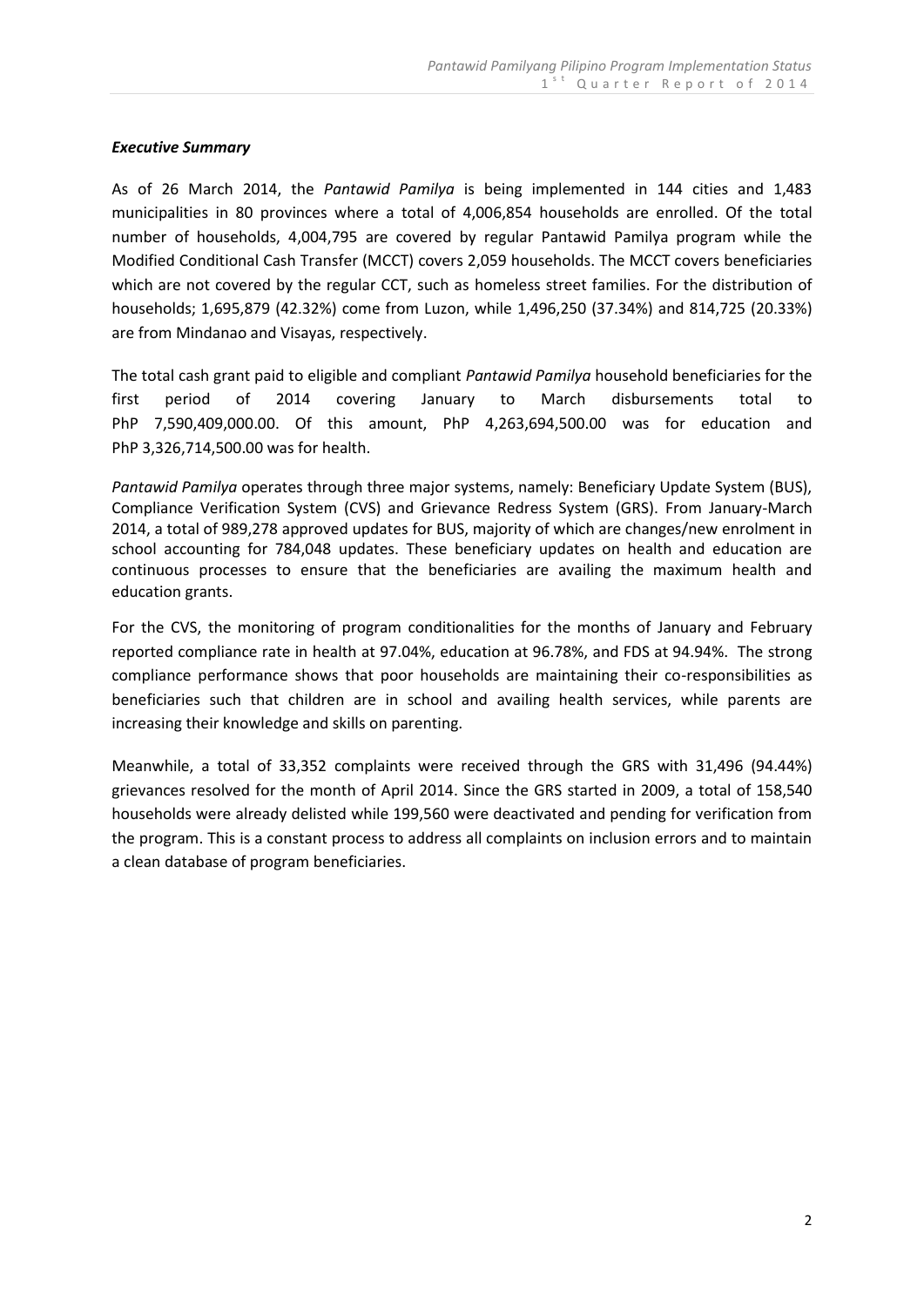#### **I. Program Coverage**

#### **A. Geographic Coverage**

## **Table 1: Geographic Coverage by Level Sets 1 - 7 (As of 26 March 2014)**

| <b>Level</b> | <b>Target</b><br>Nationwide* | Coverage | Percentage of<br>Coverage |
|--------------|------------------------------|----------|---------------------------|
| Region       | 17                           | 17       | 100.00%                   |
| Province     | 80 <sup>1</sup>              | 80       | 100.00%                   |
| City         | 144                          | 144      | 100.00%                   |
| Municipality | $1,483^2$                    | 1,483    | 100.00%                   |
| Barangay     | $41,358^3$                   | 41,344   | 99.97%                    |

\**based on NSCB-PSGC*

#### **B. Household Coverage**

<u>.</u>

As of 26 March, there are 4,006,854 households registered in the program or 89.90% of the 4,461,732 Sets 1-7 and MCCT target beneficiaries (please see Table 2). Of the total number of households, 4,004,795 are covered by regular Pantawid Pamilya program while 2,059 are covered by Modified Conditional Cash Transfer (MCCT).

MCCT – Extended Age Coverage will be transitioned into the regular CCT subject to validation due to the recently approved extenstion of the program up to high school. This innovation of the program is based on the lessons learned from program implementation, recommendations from recently completed impact evaluations and other independent studies. The government's need to invest at increasing the access of the children of poor households to primary and secondary education so that they can take advantage of employment opportunities which are barely available to most of the poor now. Thus, the program will extend the assistance to beneficiary households to ensure that their children finish high school. Specifically, to

- to go beyond the five-year limit to cover up to high school education,
- to extend the coverage to up 18 years of age (taking into account the K-12 program),
- to provide higher grant amount of PhP 500 for children in high school, and
- will maintain the 3-children limit per household.

<sup>&</sup>lt;sup>1</sup> Province of Batanes not covered given its high Human Development Index (Ranked 5th Highest NSCB 2000 HDI Report) and zero Poverty Incidence (NSCB 2009 Official Poverty Statistics)

<sup>&</sup>lt;sup>2</sup> Excluding six municipalities of Batanes Province and the island municipality of Kalayaan, Palawan (with only 12 households per NSO 2007 Census)

<sup>&</sup>lt;sup>3</sup> Total number of covered/assessed barangays with poor households by the National Household Targeting Office (NHTO). Source: April 15, 2013 NHTO database. These barangays are not expected to be covered 100% since not all poor households are eligible.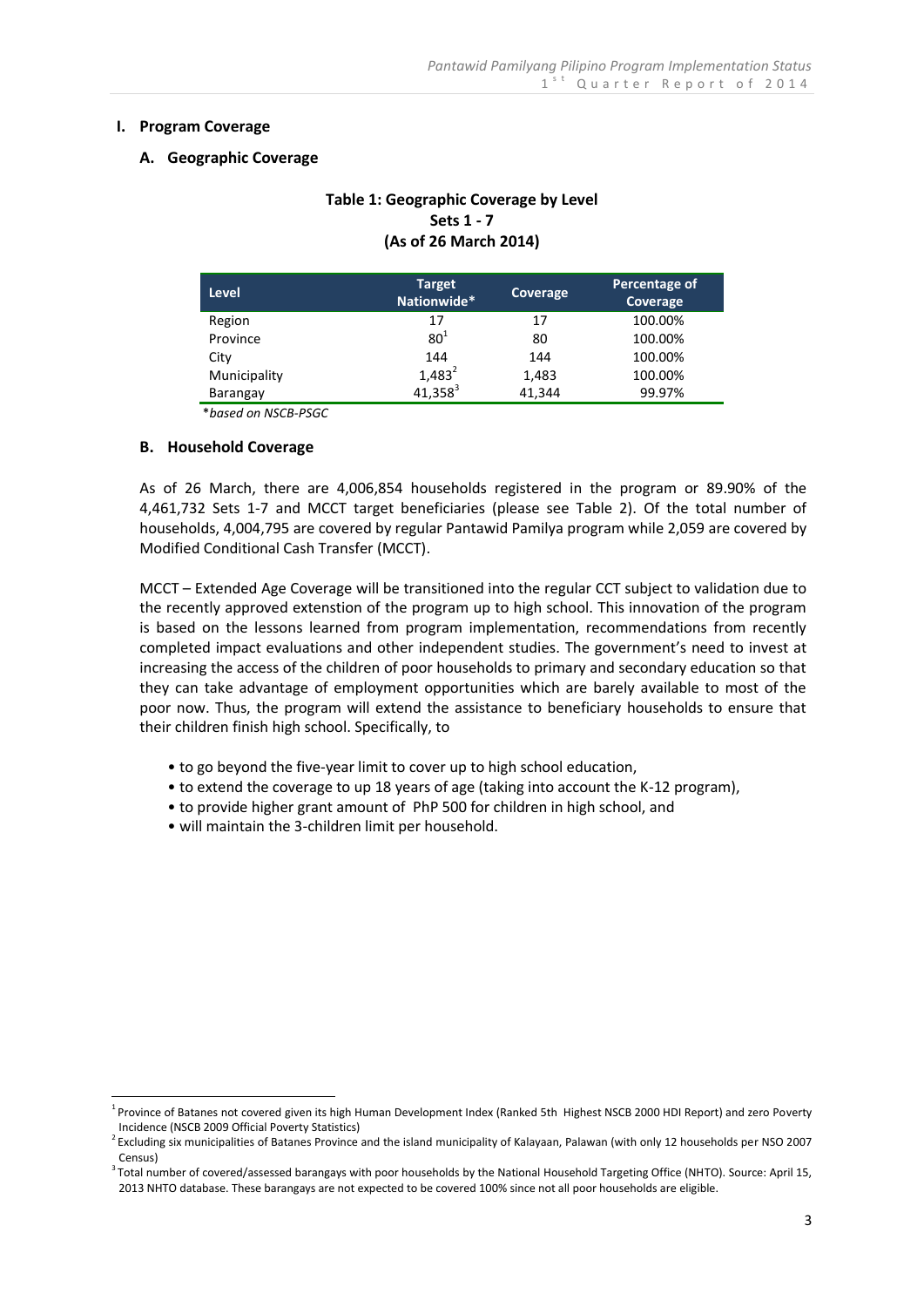# **Table 2: Household Coverage<sup>4</sup> Sets 1 - 7 (As of 26 March 2014)**

| <b>Set/Year Started</b> | Target <sup>5</sup><br>Households <sup>®</sup> | <b>Number of</b><br><b>Enrolled</b><br><b>Households</b> | Percentage<br>(Target vs.<br>Actual) |
|-------------------------|------------------------------------------------|----------------------------------------------------------|--------------------------------------|
| 1 (Started in 2008)     | 332,861                                        | 291,856                                                  | 87.68%                               |
| 2 (Started in 2009)     | 260,413                                        | 247,480                                                  | 95.03%                               |
| 3 (Started in 2010)     | 394,166                                        | 381,925                                                  | 96.89%                               |
| 4 (Started in 2011)     | 1,257,403                                      | 1,210,714                                                | 96.29%                               |
| 5 (Started in 2012)     | 862,136                                        | 836,354                                                  | 97.01%                               |
| 6 (Started in 2013)     | 702,790                                        | 880,741                                                  | 125.32%                              |
| 7 (Started in 2014)     | 520,000                                        | 155,725                                                  | 29.95%                               |
| MCCT (no Set)           | 131,963                                        | 2,059                                                    | 1.56%                                |
| Total                   | 4,461,732                                      | 4,006,854                                                | 89.90%                               |

*\*based on the approved 2014 General Appropriations Act*

<u>.</u>

The low accomplishment rates for Set 7 and MCCT are due to the ongoing registration of eligible beneficiaries and the transition of eligible MCCT beneficiaries from the Families in Need of Special Protection and Extended Age Coverage to Regular CCT and the registration of IP eligible households, respectively.

Based on the distribution of households, 1,695,879 are coming from Luzon, while 1,496,250 and 814,725 are from Mindanao and Visayas, respectively (please see Figure 1). The high number of beneficiaries in Mindanao may be attributed to the higher poverty incidence in most of its municipalities, while for Luzon; it may be attributed to the magnitude of the population in the island group.

# **Figure 1: Household Coverage by Island Group (As of 26 March 2014)**



 $<sup>4</sup>$  The difference between the target and the existing household beneficiaries is attributed to the number of households in Sets 1, 2 and 3</sup> that exited early from the program; and the delisting and deactivation households as of date.

<sup>&</sup>lt;sup>5</sup> Every year, the number of target households changes due to dynamics of household status (some were deactivated, others were reactivated). For CY 2014, when the implementation of the HS expansion begins, the slight changes in total target households under Set 1- 6. The increase is due to the possible reinstatement of delisted households due to the previous age limit of 15 years old.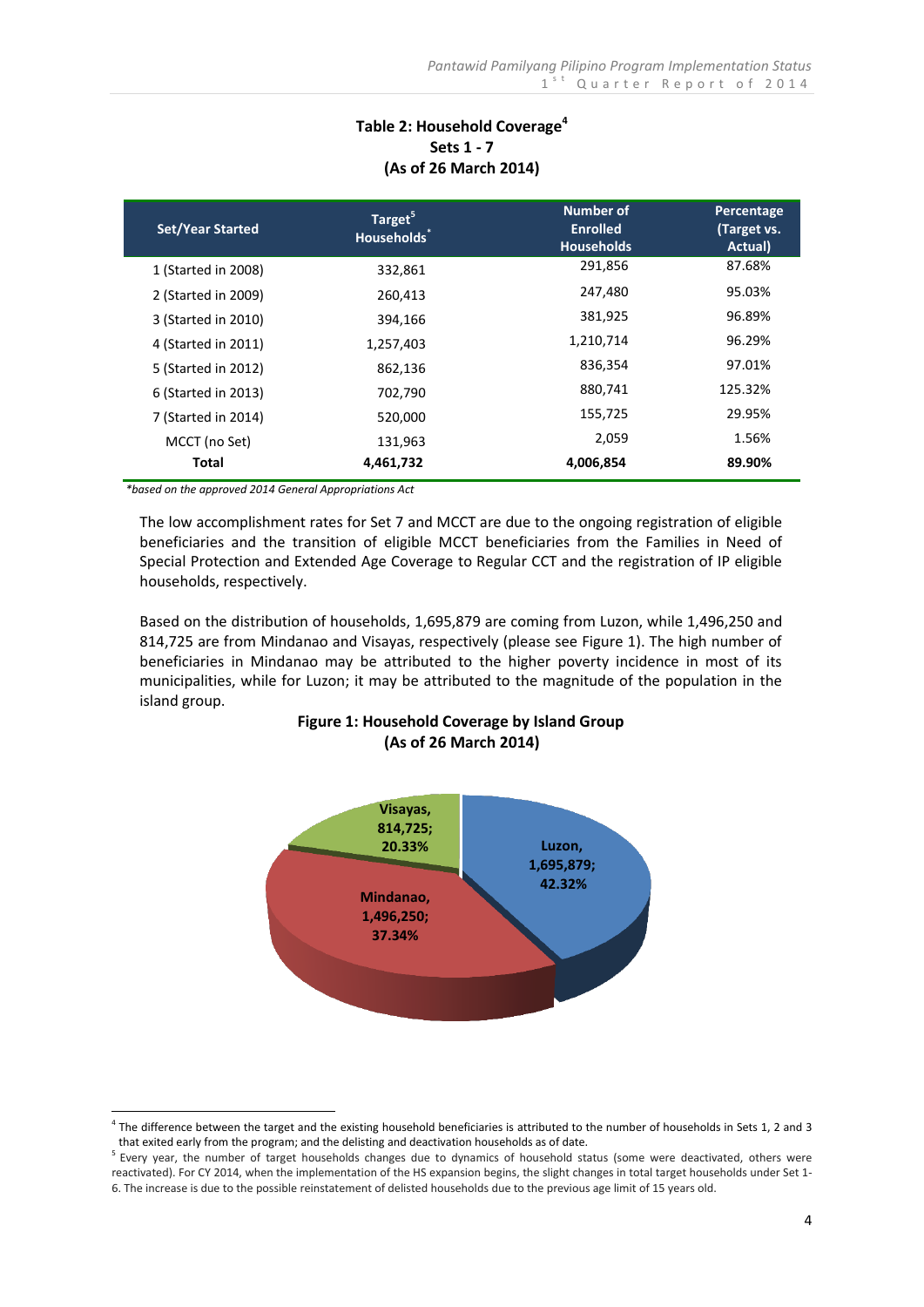#### **Program Budget**

From January to March 2014, a total of PhP 7,590,409,000.00 cash grants were released and paid to eligible and compliant Pantawid Pamilya household beneficiaries for the 1<sup>st</sup> period of 2014. Of this amount, PhP 3,326,714,500.00 was for health and PhP 4,263,694,500.00 for education.

In an effort to continuously improve the delivery of grants, the Department thru the Land Bank of the Philippines is engaging other service providers as partners such as Philpost,local rural banks and cooperatives. The following is the distribution of cash grants based on the payment modes.

| <b>Payment Mode</b>                     | <b>Education Grant</b> | <b>Health Grant</b> | <b>Total Amount</b> |
|-----------------------------------------|------------------------|---------------------|---------------------|
| Cash Card (CC)                          | 1,819,350,600.00       | 1,409,963,500.00    | 3,229,314,100.00    |
| Rural Bank (Offiste)                    | 672,555,600.00         | 502,994,000.00      | 1,175,549,600.00    |
| Globe Remit (GCash)                     | 404,275,800.00         | 366,316,000.00      | 770,591,800.00      |
| Philpost (Offsite)                      | 429,176,700.00         | 333,258,500.00      | 762,435,200.00      |
| JV Smart Nattco (Offsite)               | 364,743,000.00         | 244,332,000.00      | 609,075,000.00      |
| Philippine Postal Corporation (PPC-OTC) | 242,069,700.00         | 208,092,000.00      | 450,161,700.00      |
| MASS-SPECC (Offsite)                    | 180,811,500.00         | 141,240,500.00      | 322,052,000.00      |
| First Consolidated Bank (FCB)           | 72,929,400.00          | 58,443,500.00       | 131,372,900.00      |
| JV Smart Nattco (OTC)                   | 45,232,200.00          | 38,114,500.00       | 83,346,700.00       |
| Cooperative (CFI)                       | 26,012,700.00          | 20,139,500.00       | 46,152,200.00       |
| Cash Card Mobile ATM (CC Mobile)        | 6,537,300.00           | 3,820,500.00        | 10,357,800.00       |
| <b>Grand Total</b>                      | 4,263,694,500.00       | 3,326,714,500.00    | 7,590,409,000.00    |

#### **Table 3: Distribution of Cash Grants per Payment Mode First Period of 2014 (January to March 2014)**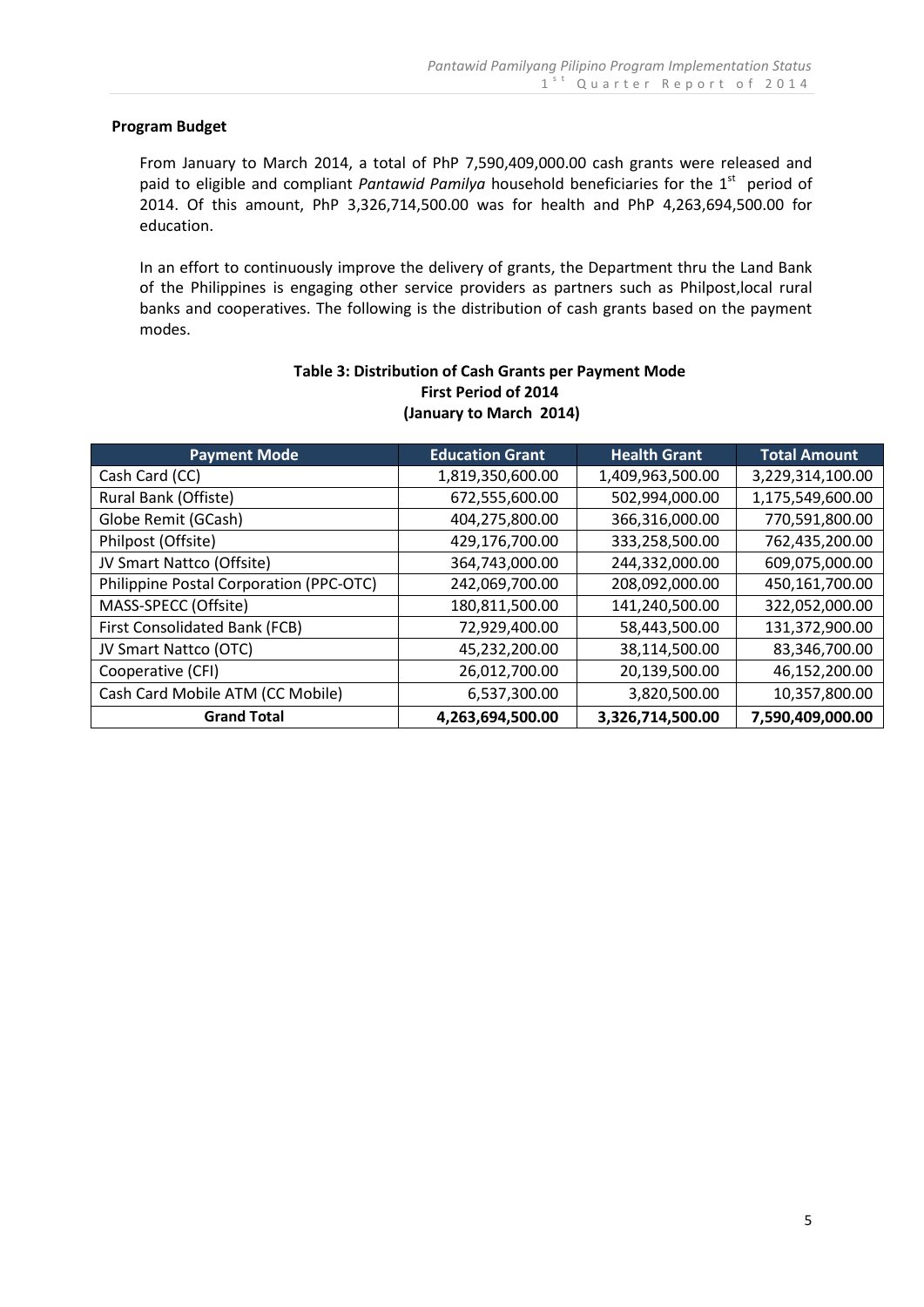#### **II. Systems Updates**

#### **A. Beneficiary Updates System (BUS)**

The Beneficiary Update System records the changes that have occurred in the status or condition of a grantee. It captures the information about household members to serve as basis in monitoring compliance of beneficiaries. These updates on health and education are continuous processes to ensure that the beneficiaries are availing the maximum health and education grants.

From January to March 2014, the total approved beneficiary updates are at 989,278; the majority of which are changes/new enrolment in school reaching 784,048. The breakdown of the update types can be found below.

#### **Table 4: Total Number of Updates (From January – March 2014)**

| <b>Type of Update</b>                                                     | <b>No. of Updates</b><br><b>Received</b> |
|---------------------------------------------------------------------------|------------------------------------------|
| Change/new enrolment in school                                            | 784,048                                  |
| Correction of basic information                                           | 70,815                                   |
| Change/new registration in health center                                  | 50,957                                   |
| Change of monitored children for compliance                               | 50,067                                   |
| Change of grantee of the household                                        | 14,228                                   |
| Change of Address                                                         | 11,277                                   |
| Child coming back home or those that were biologically or legally adopted | 4,608                                    |
| Deceased beneficiaries                                                    | 2,392                                    |
| New born children                                                         | 886                                      |
| <b>Total</b>                                                              | 989,278                                  |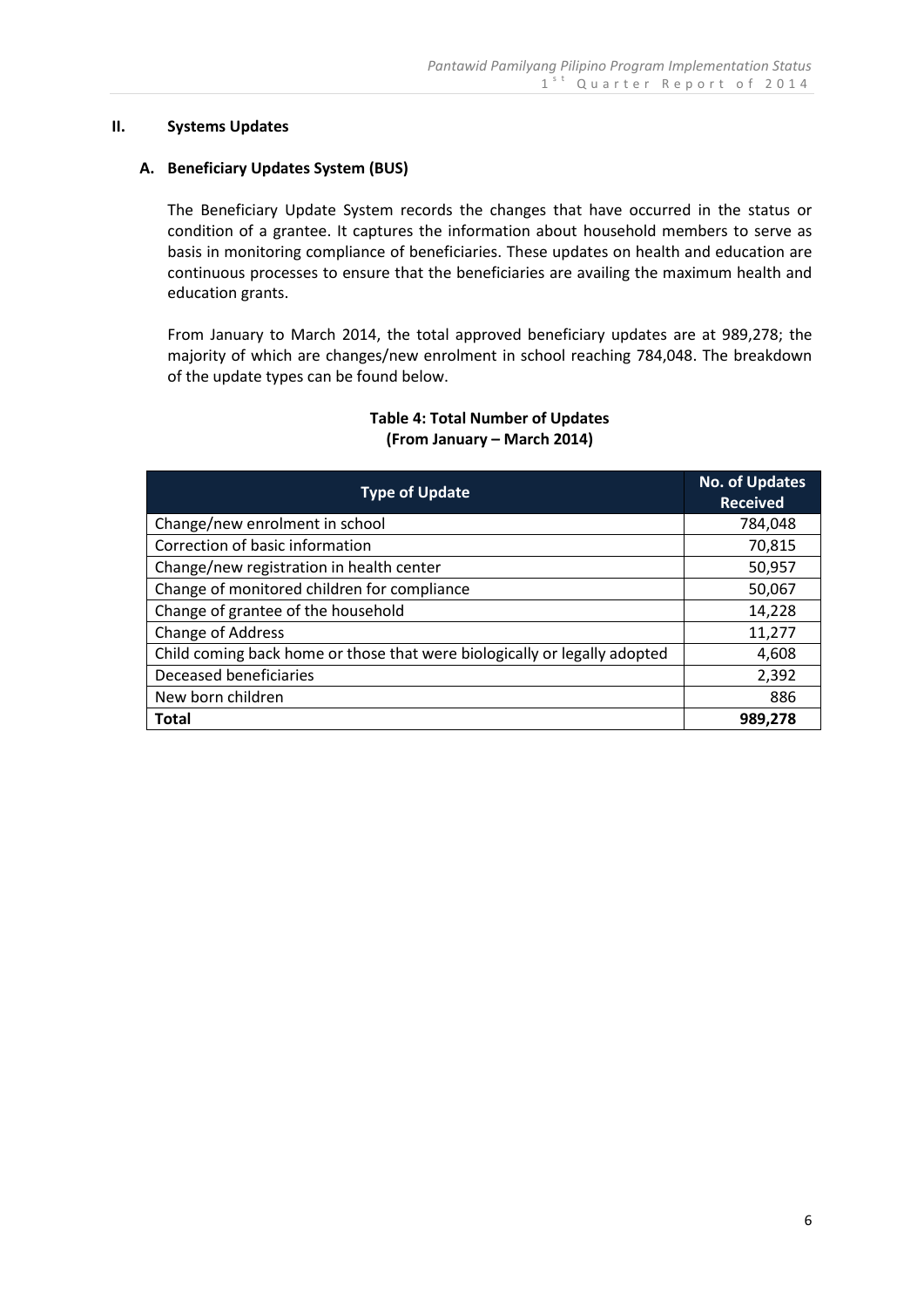## **B. Compliance Verification System (CVS)**

The CVS monitors the compliance of households every two months with the conditionalities of the program as basis of the grants. The table below shows the monthly compliance rates showing the number of compliant household members for each type of conditionality for the period of January-February 2014.

# **Table 5: January-February 2014 Compliance Rates <sup>5</sup> For Sets 1 to 6**

| <b>Conditionality</b>                                                      | <b>Number of</b> | <b>Compliant Beneficiaries</b> |                 | % Compliance<br>(Compliant over<br><b>Monitored)</b> |                 |
|----------------------------------------------------------------------------|------------------|--------------------------------|-----------------|------------------------------------------------------|-----------------|
|                                                                            | Monitored*       | <b>January</b>                 | <b>February</b> | <b>January</b>                                       | <b>February</b> |
| <b>EDUCATION</b>                                                           |                  |                                |                 | 96.78%                                               |                 |
| Attendance in Day Care Center/Pre-<br>School for Children 3-5 years old    | 989,245          | 944,674                        | 949,727         | 95.49%                                               | 96.01%          |
| Attendance in Primary and Secondary<br>Schools for Children 6-14 years old | 5,623,247        | 5,435,244                      | 5,469,465       | 96.66%                                               | 97.27%          |
| <b>HEALTH</b>                                                              |                  |                                |                 | 97.04%                                               |                 |
| Check-up/immunization for Pregnant<br>and Children 0-5 years old           | 1,364,413        | 1,302,634                      | 1,306,134       | 95.47%                                               | 95.73%          |
| Health (deworming) for Children 6-14<br>years old in Elementary Level**    | 955,848          | 947,181                        |                 | 99.09%                                               |                 |
| <b>FAMILY DEVELOPMENT SESSION</b>                                          |                  |                                |                 | 94.94%                                               |                 |
| Attendance to FDS by Parents                                               | 3,557,762        | 3,377,550                      | 3,378,019       | 94.93%                                               | 94.95%          |

 **\*** *The monitored household members are the same for the months of January-February.*

 **\*\*** *Deworming is conducted twice annually for each child ages 6-14 that are enrolled in elementary school.*

 5 Figures do not include households from municipalities declared as state of calamity, disaster and complex emergency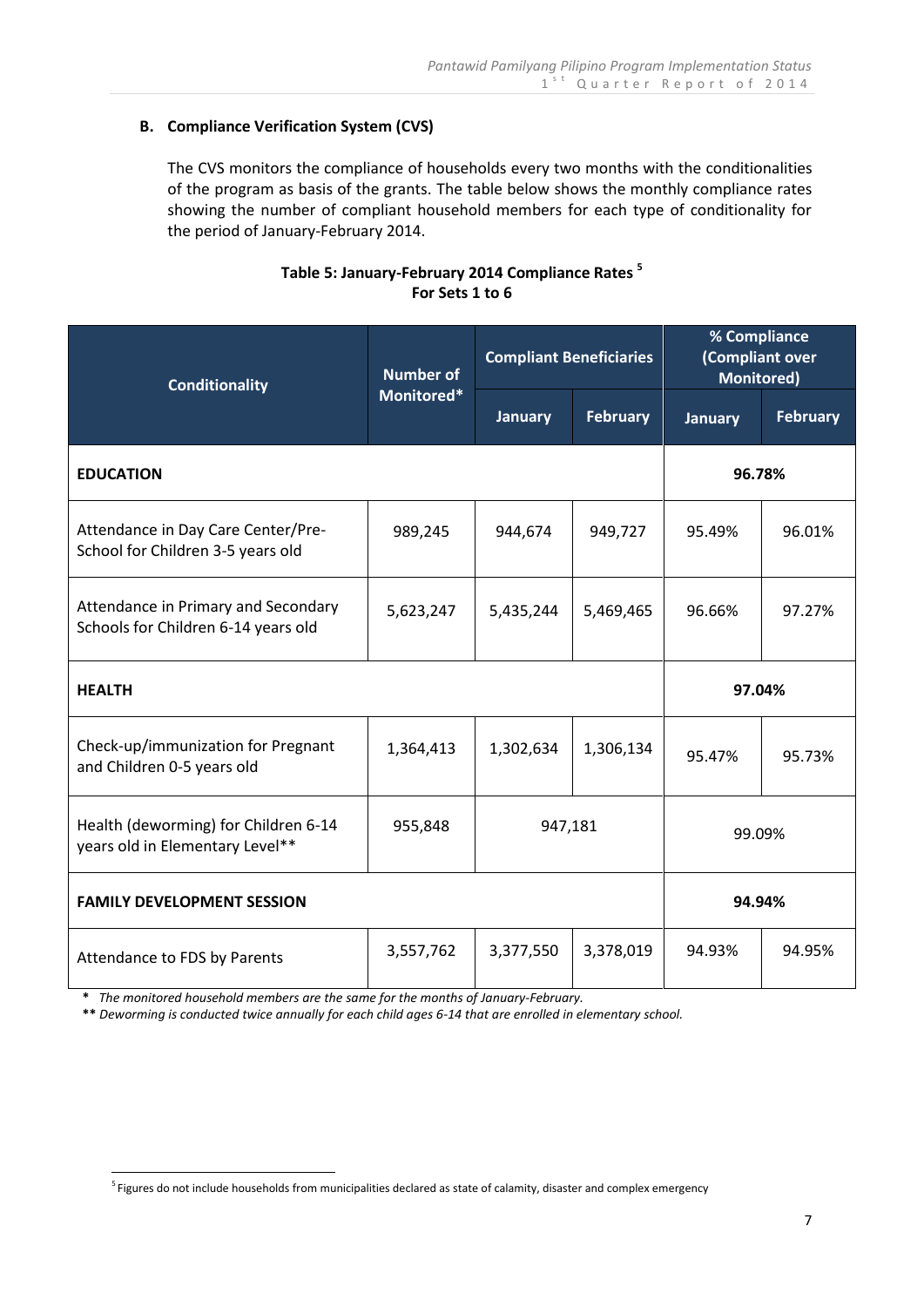For the month of January to February, beneficiaries from a total of 145 municipalities mostly in Regions CARAGA, VIII, VI, IX, and IV-A received full cash grants as they were deemed compliant following the Exceptional Cases/State of Calamity reported due to Incorrect Address of Facility (IVA) typhoons (CARAGA,VIII, VI) and Armed Conflict (IX). The breakdown of the municipalities declared under Exceptional Cases/State of Calamity are as follows:

#### **Table 6: Municipalities Declared under Exceptional Cases/State of Calamity (January – February 2014)**

| <b>REGION</b> | <b>NUMBER OF</b><br><b>MUNICIPALITIES</b> | <b>REMARKS</b>                    |
|---------------|-------------------------------------------|-----------------------------------|
| CARAGA        | 3                                         | <b>Tropical Depression Agaton</b> |
| VIII          | 136                                       | Typhoon Yolanda                   |
| ۷ı            |                                           | Typhoon Yolanda                   |
| IX            |                                           | <b>Armed Conflict</b>             |
| IV-A          |                                           | Incorrect Address of Facility     |
| <b>TOTAL</b>  | 145                                       |                                   |

#### **C. Grievance Redress System (GRS)**

As of 10 April 2014, a total of  $33,352^6$  complaints were received through GRS via various modes such as calls, grievance forms, texts, social networking sites, snail mails and electronic mails. Of the 33,352 filed grievances, 31,496 (94.44%) has been provided with resolution.

## **Table 7: Total Number of Complaints Received (As of 10 April 2014)**

| <b>GRIEVANCE CATEGORY</b>                     | <b>ON-GOING</b> | <b>RESOLVED</b> | <b>TOTAL</b> | % RESOLVED |
|-----------------------------------------------|-----------------|-----------------|--------------|------------|
| Payment-related                               | 523             | 16,955          | 4,132        | 97.01%     |
| Not Listed                                    | 326             | 6,700           | 7,026        | 95.36%     |
| <b>Contested Compliance Verification Data</b> | 552             | 5,053           | 5.605        | 90.15%     |
| <b>Others</b>                                 | 104             | 1,184           | 1,288        | 91.93%     |
| Misdemeanor                                   | 63              | 534             | 597          | 89.45%     |
| Registration                                  | 67              | 449             | 516          | 87.02%     |
| Ineligibility                                 | 123             | 328             | 451          | 72.73%     |
| Appeals                                       | 73              | 151             | 224          | 67.41%     |
| Complaints against Project Office/ML/PL       | 14              | 66              | 80           | 82.50%     |
| <b>Complaints regarding Health Services</b>   | 8               | 41              | 49           | 83.67%     |
| <b>External Pressure</b>                      | 3               | 29              | 32           | 90.63%     |
| Education                                     | $\Omega$        | 6               | 6            | 100.00%    |
| <b>TOTAL</b>                                  | 1,856           | 31,496          | 33,352       | 94.44%     |

<sup>&</sup>lt;u>.</u> 6 Data Source: GRS Data Entry Application as of April 2014.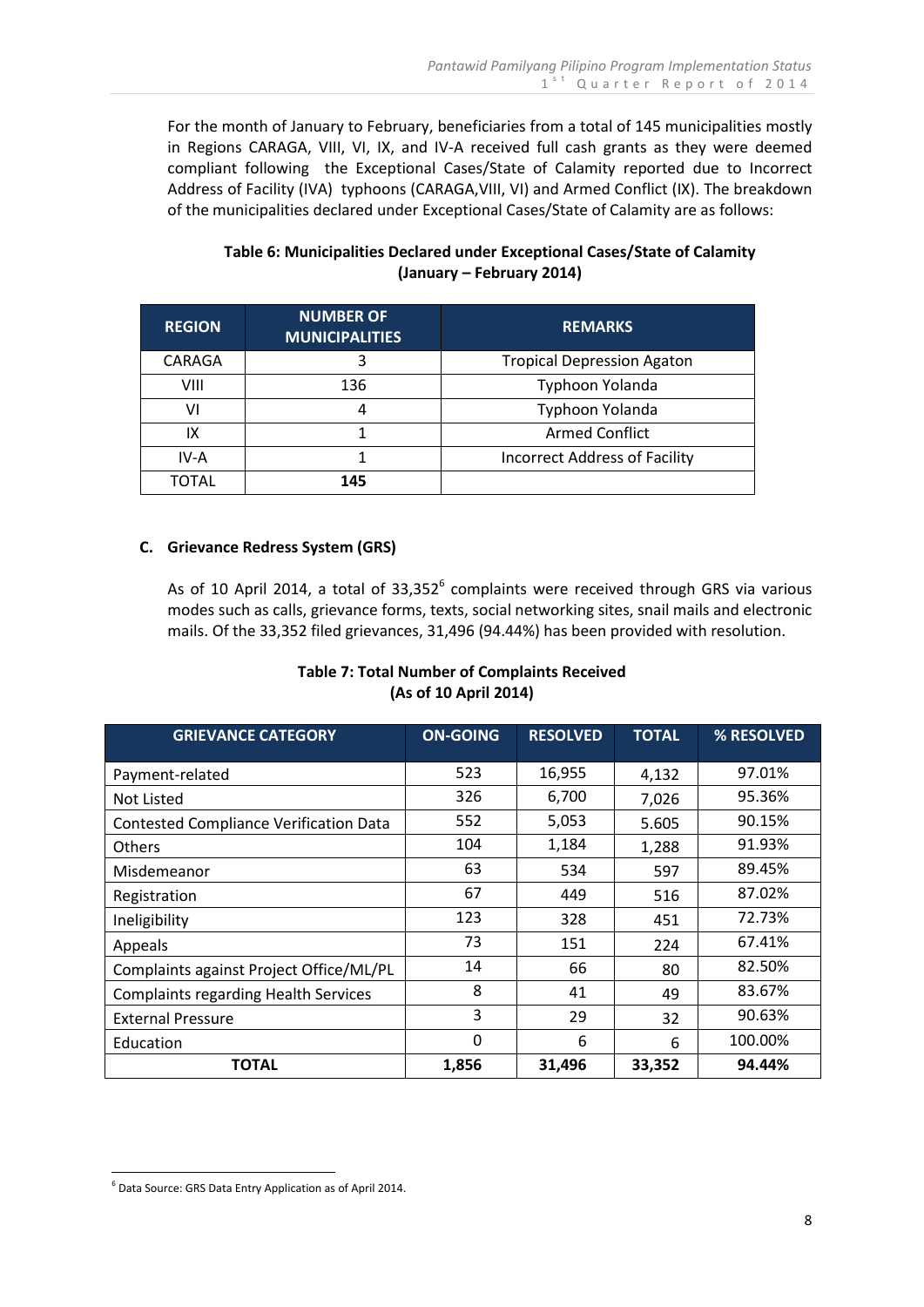For this period, most of the received complaints are on "payment-related issues". This maybe attributed to the non-compliance and/or non-updating of the beneficiaries and long process of issuance of cash cards.

Meanwhile, 158,540 household beneficiaries have been delisted based on existing policies. On the other hand, 199,560 are deactivated and pending for verification since the beginning of the program, as of 26 March 2014. A list of the total number of delisted by category is provided below. (Please see Tables 9 and 10).

## **Table 9: Total Number of Delisted Based on the Existing Policies (As of 26 March 2014)**

| <b>Category of Delisted HHs</b>      | No. of HHs |
|--------------------------------------|------------|
| No more children aged 0-14           | 102,731    |
| Delisted – Not Eligible <sup>8</sup> | 17,562     |
| Inclusion error <sup>7</sup>         | 12,145     |
| Waived                               | 10,789     |
| Moved to non-Program area            | 10,533     |
| Fraudulent acts                      | 4,780      |
| Total                                | 158,540    |

*<sup>7</sup>Complaint about active registered beneficiaries who are protested against being qualified from the program due to several factors such as regular income, educational status and no 0-14 years old children.*

*<sup>8</sup>GRS delisted household beneficiaries based on being gainfully employed and having regular income*

## **Table 10: Total Number of Deactivated: Pending for Verification (As of 26 March 2014)**

| <b>Category of Deactivated HHs</b>                                | <b>No. of HHs</b> |
|-------------------------------------------------------------------|-------------------|
| <b>Pending for Verification</b>                                   | 177,559           |
| No more eligible children for monitoring                          | 146,079           |
| Delisted due to Non-Registration <sup>9</sup>                     | 16,277            |
| For Final Resolution Prior to Delisting by the Field Office       | 15,203            |
| Verified/Certified by the Field Office                            | 22,001            |
| Waived Prior to Registration                                      | 11,232            |
| Did not attend Community Assembly certified by RPMO <sup>10</sup> | 10,769            |
| Total                                                             | 199,560           |

*<sup>9</sup>Households that did not attend scheduled Community Assembly and validated by the Regional Project Management Office (RPMO) as not found in the area*

 *<sup>10</sup>Delisted households under Sets 1-3 which actually did not attend Community Assembly*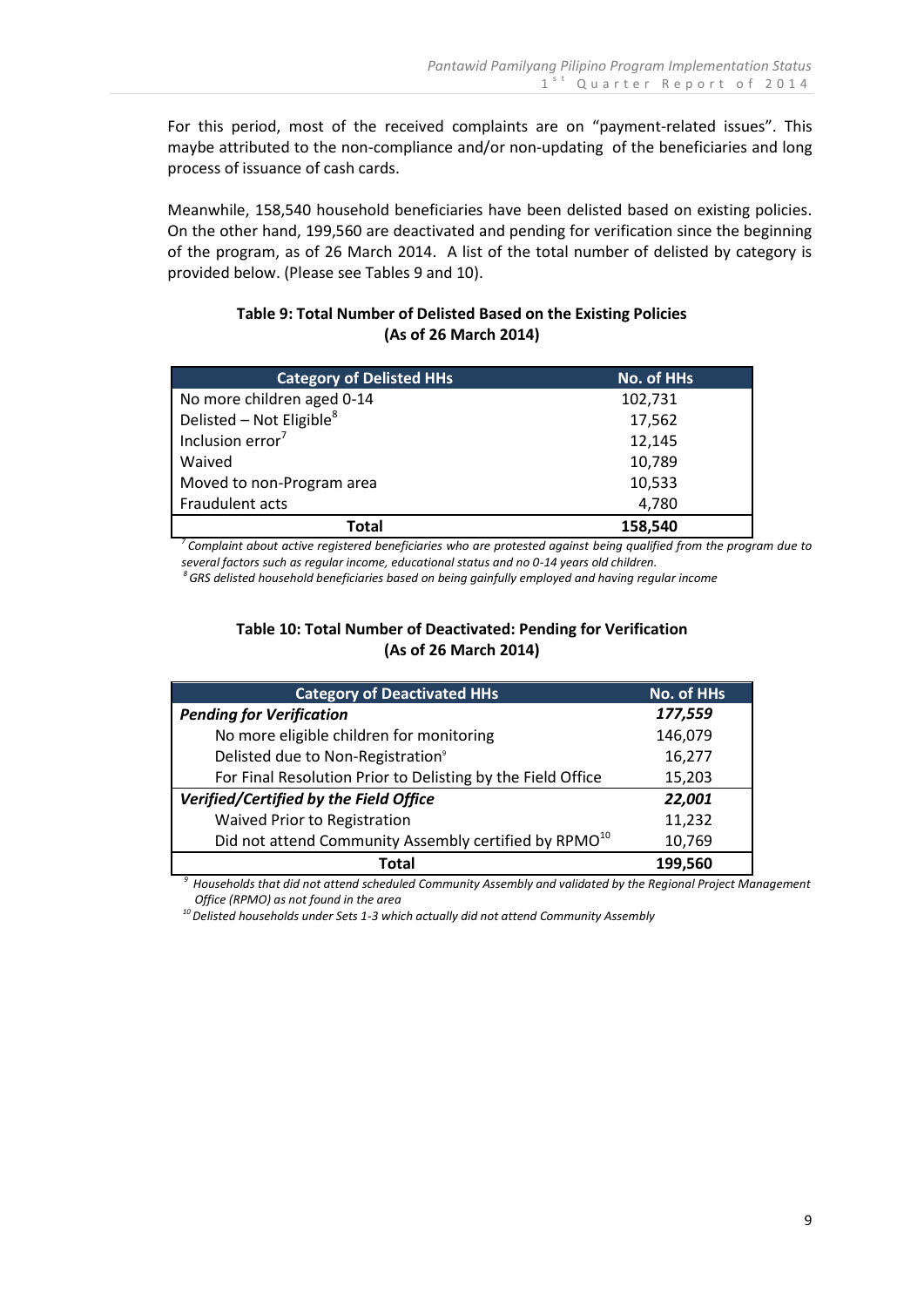#### **III. Program Staff**

A total of 12,173 technical and administrative positions assigned at the National and Regional Offices (including staff assigned at the covered provinces and cities/municipalities) have been approved for the program. As of 31 March 2014, a total of 10,167 staff have been hired or 83.52% of the total approved positions.

The low hiring rate of staff for this month is due to the ongoing hiring of City/Municipal Link for Set 7 at the regional level (please see Table 12).

| <b>Level</b>    | <b>Number of Approved</b><br><b>Positions</b> | Number of Hired<br><b>Staff</b> | %      |
|-----------------|-----------------------------------------------|---------------------------------|--------|
| <b>National</b> | 348                                           | 307                             | 88.22% |
| Region          | 11,825                                        | 9,860                           | 83.38% |
| Total           | 12,173                                        | 10,167                          | 83.52% |

## **Table 12: Number of Approved and Actual Number of Program Staff (As of 31 March 2014)**

## **IV. Other Accomplishments/Updates**

#### **A. Convergence and Commitments with Partners**

## **Provision of Cash Grant through the United Nations Children's Fund (UNICEF)**

This is to provide quick relief to affected children and to their families, the cash grant is part of UNICEF's long-term strategy to help the government's social protection program. A total of 10,000 families affected by typhoon Yolanda from the most vulnerable sectors will receive a cash grant amounting to Php 4,300 every month for a period of six months.

## **Provision of Cash Grant through the United Nations World Food Programme**

Partnership with United Nations World Food Programme to provide additional grants on top of CCT transfers in worst Yolanda-affected barangays. Approximately 100,000 Pantawid household beneficiaries were targeted based on food sececurity analysis (most food insecure after typhoon). A total of Php 2,600 per household were given in two tranches.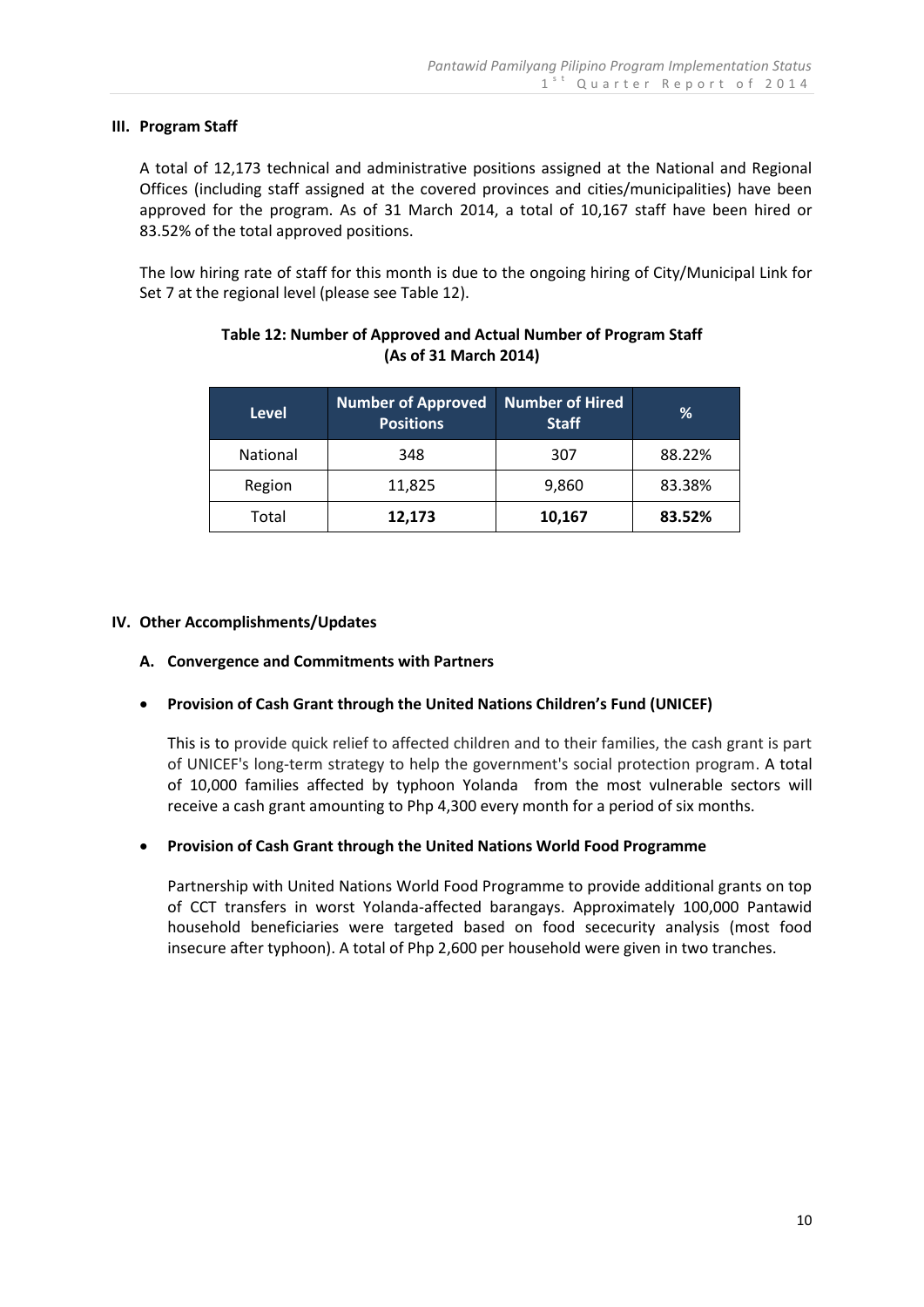#### **B. Major Activities Conducted by Pantawid Pamilya**

- **Convergence Film Competition** was launched in 2013 to promote the harmonious impact of DSWD's three flagship programs namely Pantawid Pamilyang Pilipino Program, Sustainable Livelihood, and Kapit-bisig Laban sa Kahirapan Comprehensive and Integrated Delivery of Social Services (KALAHI-CIDSS) to the beneficiaries. During the competition's awarding, the Film Festival for 2014 was launched. Five teams will compete this year in creating documentary films that will inspire Filipinos to be involved in programs of the Department.
- Conduct of *Workshops/Trainings* which aimed to provide the participants with the knowledge and skills that will help them effectively and efficiently implement the program. The workshops/trainings conducted for the  $1<sup>st</sup>$  Quarter of the year are the following:
	- o Training on the Use of the ERPAT Manual for MAT Leaders
	- o Child Sexual Abuse Prevention (CSAP) Training for Pantawid Pamilya Implementers
	- o Case Management Training
	- o CVS/SSA Management Training
	- o Roll-Out Training on the Use of Enhanced FDS Manual
	- o Program Orientation for Newly-Hired Staff
	- $\circ$ 8<sup>th</sup> Regional Directors Consultation Workshop
	- o Nationwide Launching and Orientation of the Improved Retro Process
	- o Year-End Program Review and Evaluation Workshop
	- o GAD Participatory Audit Training
	- o Workshop on Developing a M&E Monitoring System for Pantawid Capability Building
	- o National Independent Advisory and Monitoring Committee Meeting
	- o National Advisory Committee Meeting
	- o National Advisory Committee Technical Working Group Meeting
	- o MCCT-IP Workshop

# **C. Updates on the Conduct of Massive Validation and Updating for the Typhoon Yolanda Affected Pantawid Pamilya Beneficiaries in Region VIII**

- The massive validation and updating activity was simultaneously conducted in all provinces of Field Office VIII which was started last 8 December 2013
- Out of the 255,214 active households; 243,149 (95.27%) were already validated
- Payouts were scheduled and conducted in areas (municipalities) where validation and updating were already completed
- A total of Php 550,534,500.00 cash grants were released for Typhoon Yolanda victims from November to February 2014.